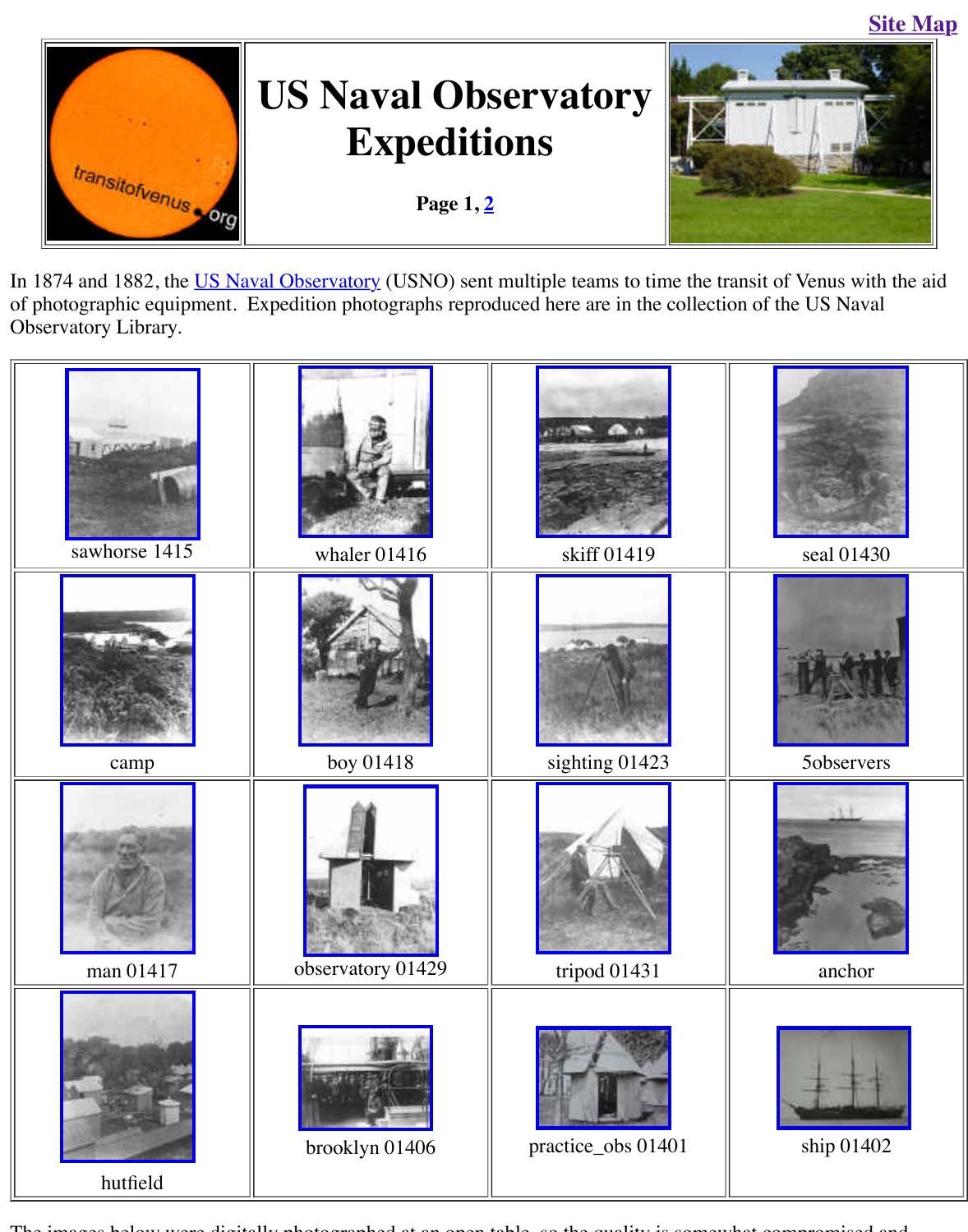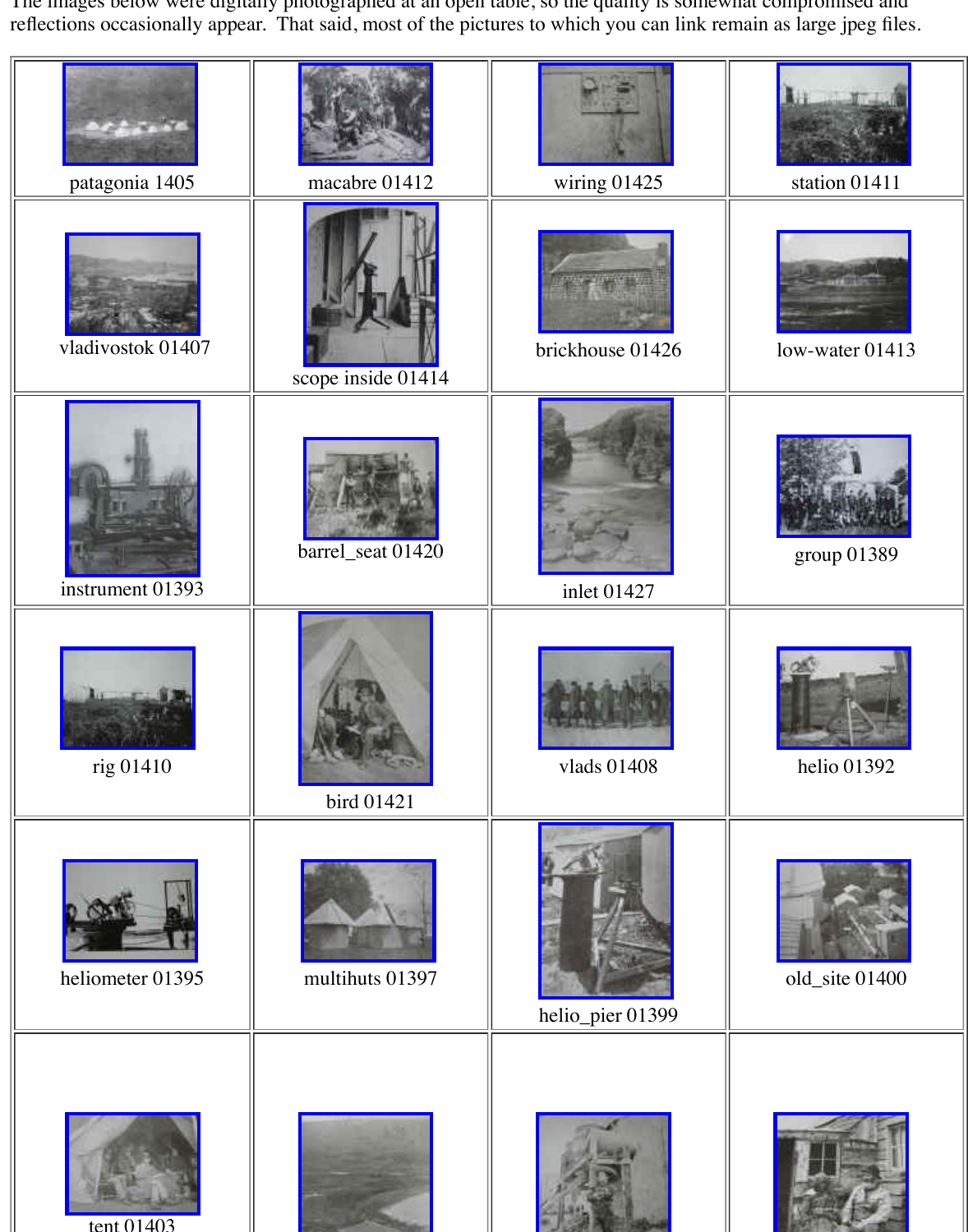









[A](http://old.transitofvenus.org/usno-barrelrack.jpg)dditional i[mages from the Ge](http://old.transitofvenus.org/usno-stump.jpg)orge Eastm[an House Still Ph](http://old.transitofvenus.org/usno-chatham_shed01432.jpg)otograph Archive are available at a http://www.geh.org/ar/strip47/htmlsrc/lanternsld\_sum00040.html. Show Huts erected at Naval Observatory; transparency, collodion on glass."



http://justfurfun.org/astrohtml/heliostat.htm An original heliostat from the USNO expeditions; in a private collection.



[Diagrams of heliostats from the USNO expe](http://justfurfun.org/astrohtml/heliostat.htm)ditions; images provided by

[Below are images](http://old.transitofvenus.org/usno-heliostat1.gif) of the US Naval Observatory in Washington, D.C.





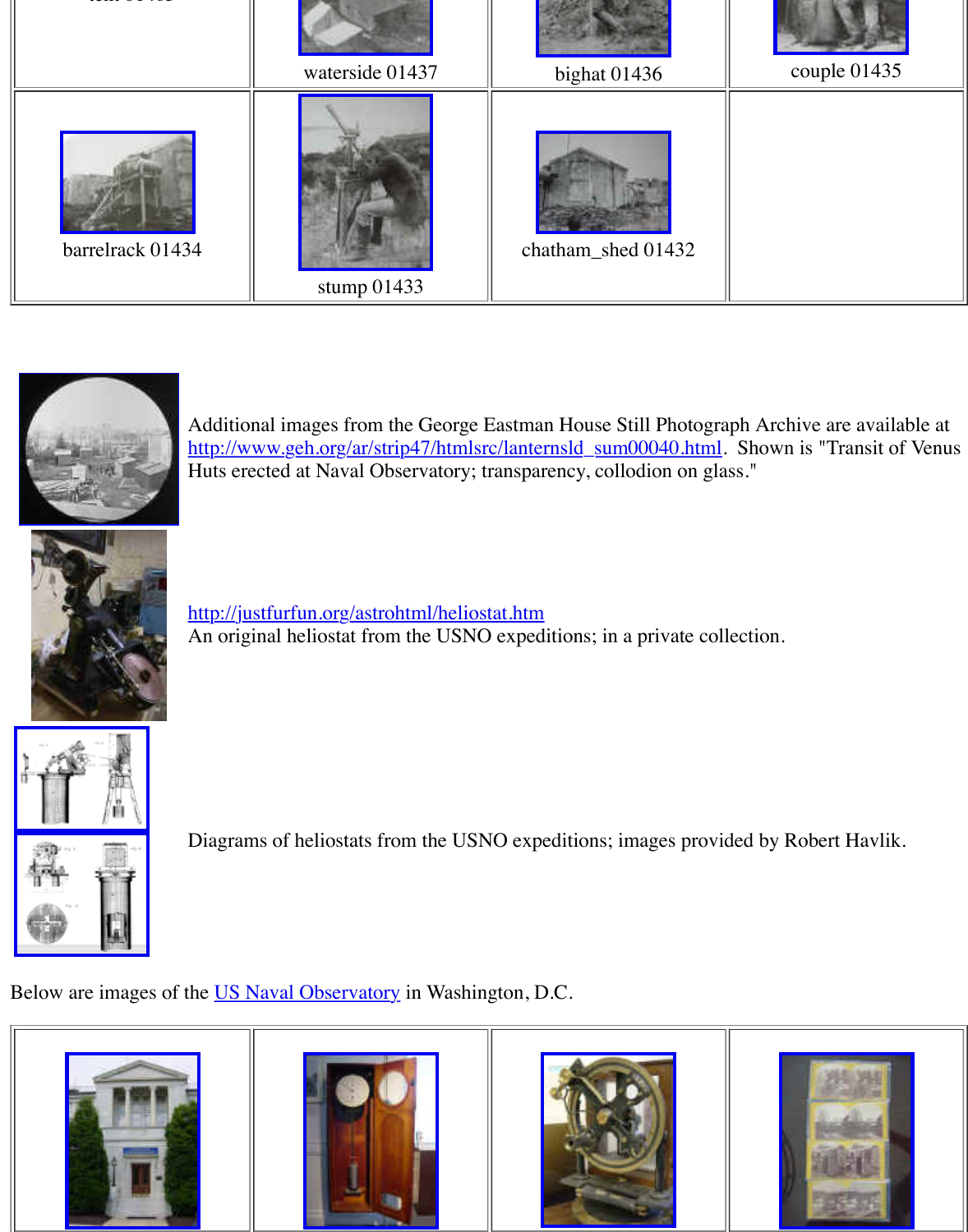

Additi[onal USNO artifa](http://old.transitofvenus.org/usno-grounds01328.jpg)cts can be v[iewed at http://21](http://old.transitofvenus.org/usno-alvinclark-profile01333.jpg)6.239.51.100/search? q=cache:bHpjbTa1IUcJ:www.usno.navy.mil/library/artwork/art[work.html+transit](http://old.transitofvenus.org/usno-alvinclark01332.jpg)+of+venus+[1874&hl=en&ie=](http://old.transitofvenus.org/usno-clockface01327.jpg)UTF-8.

The f[ollowing text and](http://old.transitofvenus.org/usno-scope01321.jpg) images are courtesy of the U.S. Naval Observatory Library; used with

## **Transit of Venus Plates**

Transit of Venus Plates - 1882

The site where these plates were taken is unknown.

Images from photographic plates of the Transit of Venus (Venus crossing the face of the Sun), phenomenon that last occurred in 1874 and 1882. Wet bromo-iodide plates were used in 1874, collodion emu[lsion plates were](http://www.usno.navy.mil/library/rare/rare.html) available. The Naval Observatory and Transit of Venus Comm around the world to observe each of the transits; the results were important for determining the system. Only 11 plates survive from the American 1882 expeditions; none of the plates from the transit expeditions has survived. The next transits of Venus occur in 2004 and 2012.